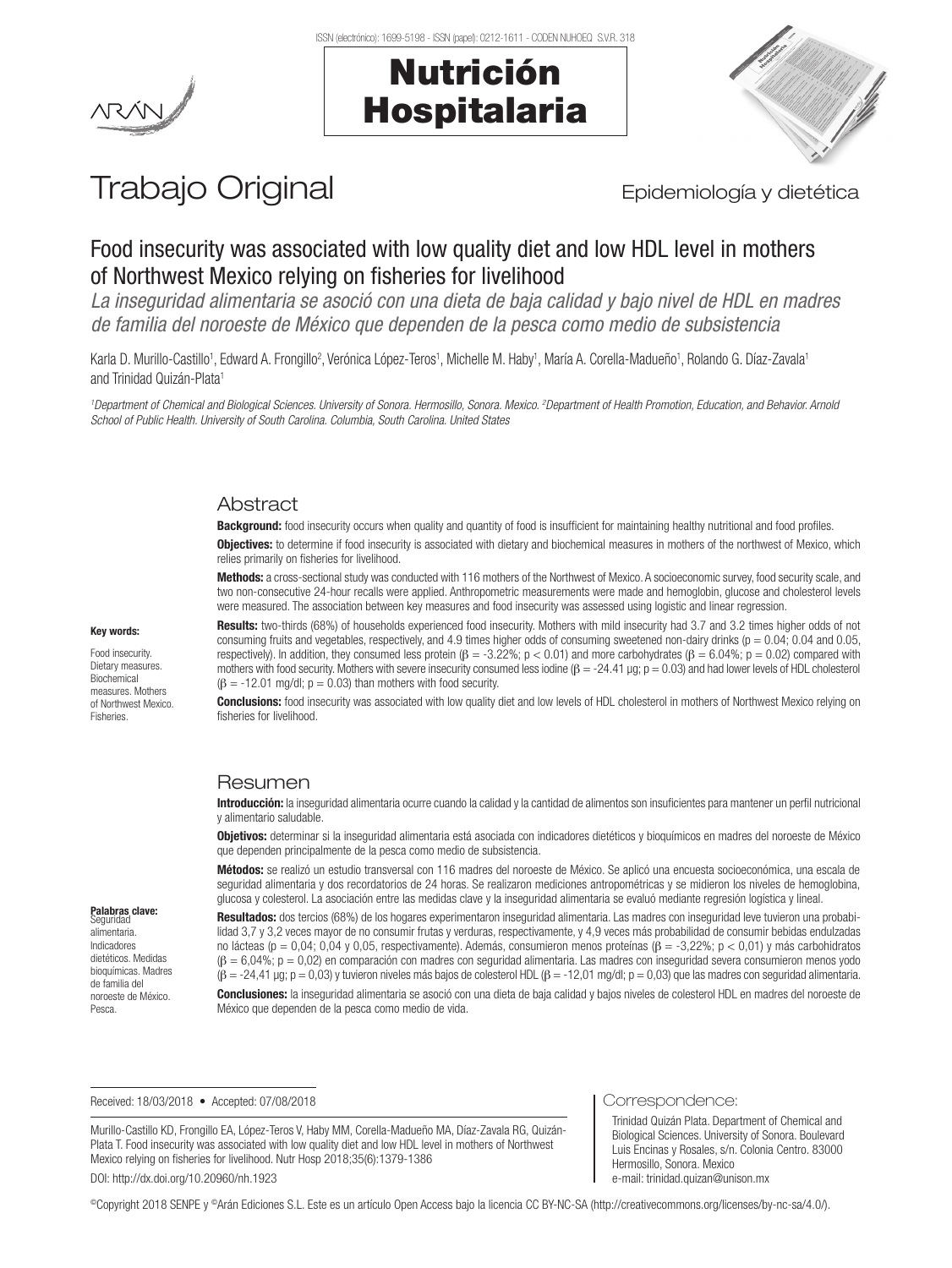### **INTRODUCTION**

Food security exists ''when all people, at all times, have physical, social, and economic access to sufficient, safe, and nutritious food to meet their dietary needs and food preferences for an active and healthy life" (1). This definition covers many of the dimensions and components of food security, including temporality and shocks; physical, social, and economic access to food; sufficient quantity and quality of food to meet nutritional requirements; the safety of food; and the ability of individuals to make choices and consume culturally acceptable and preferred foods (1). Food insecurity is experienced by households and individuals when there is uncertainty about future food availability and access, insufficiency of the amount and kinds of foods (quality) required for a healthy lifestyle, or the need to use socially unacceptable ways to acquire food (1).

In Mexico, according to the National Health and Nutrition Survey of 2012, the prevalence of food insecurity was 69.8% among Mexican households (2). The survey reported mild food insecurity in 41.6%, moderate food insecurity in 17.7%, and severe food insecurity in 10.5%. According to these data, 28.2% of households reduced the amount of food consumed and/or an adult or child spent a whole day without eating (2). This high prevalence of food insecurity is important because food insecurity is manifested physically and emotionally through symptoms that lead to a deterioration in well-being and quality of life (3).

When Mexican mothers living in high marginality conditions have a little extra money, they buy seasonal fruits because they are inexpensive, but they prefer that their children consume them. Also, mothers buy certain foods (e.g., bread and pasta) because they perceive that they will produce a feeling of satiety (4,5). Food-insecure households have greater availability of maize, wheat, eggs and sugar, but less availability of fresh fruits and vegetables, lean meats, chicken, fish, and milk (6).

Overweight, obesity, and weight loss are problems associated with food insecurity. Women in their role as mothers may consume a less varied diet even though they know it is not healthy for them (4,5). Food insecurity in adult women is associated with low high-density lipoprotein (HDL) cholesterol and high low-density lipoprotein (LDL) cholesterol, triglycerides, and glucose, increasing the risk of developing dyslipidemia and metabolic syndrome  $(7-11)$ .

In coastal areas of Mexico, the fisheries sector is the main source of income. In the fisheries sector, the storage, transport, and distribution techniques are generally insufficient. These deficiencies force fishermen to sell most of the fish they catch at low prices, since they cannot preserve it in good condition for a long time. Consequently, their income, purchasing power and access to other nutrient-dense foods are limited, which may affect food security and economic development adversely, and reduce the social welfare of the population (12).

In addition, although coastal zones have been part of programs to improve food security, most of the strategies and objectives have focused only on the agricultural and livestock sectors, without making any recommendations for activities related to fishing. Programs aimed at improving food security must seek to reduce or prevent the negative impacts on the population by reinforcing the survival mechanisms of the most vulnerable groups. In addition, they must begin with an initial phase of analysis to understand the vulnerability and need of the population to which they are directed. They should study the socio-economic, cultural, and natural factors that affect food security, as well as health and health conditions (12,13).

Therefore, the objective of this study was to determine if food insecurity is associated with dietary and biochemical measures of nutritional well-being in mothers of the Northwest coast of Mexico, which relies primarily on fisheries for livelihood. This information can serve as a starting point for the design, implementation, and evaluation of programs that seek to improve food security, adapted to the needs and culture of these coastal areas.

#### MATERIAL AND METHODS

The study population consisted of mothers of Kino Bay, a fishing community located in the Northwest of Mexico. The study had a cross-sectional design and was approved by the Research Ethics Committee of the University of Sonora, Mexico. Sixty percent of the streets in the community were randomly selected. Each household of the selected streets was visited, inviting mothers of children attending elementary school (grades 1-5) to participate in the study. Informed consent was obtained from those who accepted to participate. One hundred sixteen mothers agreed to participate (90% of those eligible), and they were surveyed from September 2016 to September 2017. The biochemical assessment was performed in 60% of the sample.

A socioeconomic survey was administered, asking about the number of household members, marital status, schooling, work status, monthly income, and food expenditure. The Mexican Scale of Food Security (14) was administered. This scale consists of 12 items, each with two possible responses: whether the experience described occurred or not. With these items, households were classified into: a) food security (i.e., responded affirmatively to zero items on the scale); b) mild food insecurity (i.e., responded affirmatively to one to three items); c) moderate food insecurity (i.e., responded affirmatively to four to seven items); or d) severe food insecurity (i.e., responded affirmatively to eight to 12 items).

Two non-consecutive 24-hour dietary recalls were carried out; one of them was on the weekend. The amount of each food and drink consumed by the mother, including recipes and forms of preparation, was recorded. For the analysis of dietary information, nutrient composition tables (from the United States Department of Agriculture, Nutrition Labeling Software, and the National Institute of Medical Sciences and Nutrition Salvador Zubiran) and a manual for the dietary estimation procedure were used (15). We recorded the frequency of consumption of 14 food groups, using the methodology of the 2016 National Health and Nutrition Survey. To consider a food as consumed, mothers should have consumed  $\geq 10$  grams of such food. To consider a food group as consumed, mothers should have consumed it for two days. We also calculated the average intake of energy, macronutrients, and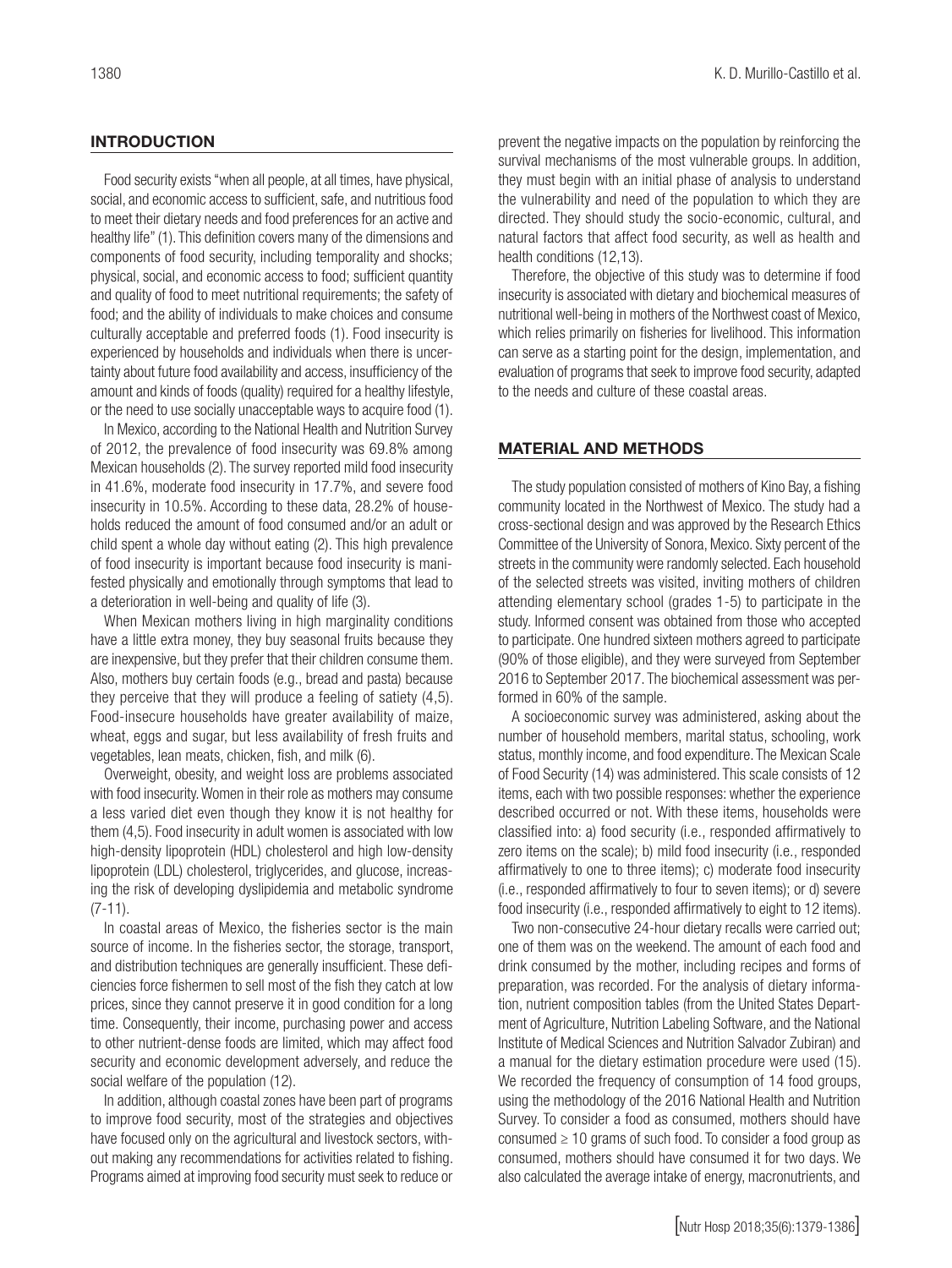micronutrients, and compared them with the recommendations for their age (16,17).

Weight, height, and waist circumference were measured according to internationally standardized procedures to obtain body mass index (BMI) and abdominal obesity. The classification of BMI was made according to the references of the World Health Organization (WHO) (18). The cut-off for high waist circumference to define abdominal obesity was > 80 cm according to the criteria for Mexican women of the Mexican Social Security Institute (16). For the biochemical analysis, fasting blood samples were taken to evaluate the concentrations of hemoglobin; total, HDL, and LDL cholesterol; and glucose.

For the statistical analyses, we used as independent variable the four categories of food security (i.e., food security, mild, moderate and severe food insecurity), where food security was the reference category. The dependent variables were the consumption of food groups, macronutrients, and micronutrients, and the concentration of hemoglobin and total cholesterol, HDL and LDL. Consumption of food groups was handled as a dichotomous variable. For food groups expected to have lower risk (i.e., fruits, vegetables, legumes, unprocessed meats, pure water, eggs, dairy products and cereals),  $0 =$  consumed the food group and  $1 =$ did not consume the food group. For the food groups expected to have higher risk (i.e., processed meats, fast food and greasy foods, snacks, sweets and desserts, sweet cereals, non-dairy beverages and sweetened non-dairy, and dairy drinks), the categorization was reversed. The age, head of household, household size, marital and employment status, and education level were used as adjustment variables. Due to non-normal distributions,  $\chi^2$ and Kruskal-Wallis tests were used for bivariate analyses. For the association between the dependent variables and the categories of food security, logistic and linear regression without and with logarithmic transformations were used; the results were the same, so the untransformed results are reported. The analyses were performed in Stata version 11 and NCSS version 11 programs. A p-value ≤ 0.05 was considered as statistically significant.

#### RESULTS

Participating mothers had a mean  $\pm$  SD age of 36.4  $\pm$  8.9 years; BMI of  $31.5 \pm 6.6$  kg/m<sup>2</sup>, and waist circumference of 101.9  $\pm$  17.2 cm (Table I). The prevalence of overweight and obesity was 88.4% and the prevalence of abdominal obesity was 94.5%. Sixty-nine percent of mothers were housewives, 42% completed basic education, and 25% of them were head of household. Mothers reported a mean monthly family income of  $386 \pm 183$ USD, and used 80.7% of the total income for food acquisition. Two-thirds (68%) of mothers reported experiencing food insecurity, with 36% experiencing mild food insecurity, 21% moderate, and 11% severe.

The consumption of vegetables, legumes, unprocessed meats, eggs, and snacks, sweets and desserts was higher in food-secure households than in those with food insecurity on bivariate analyses, but the difference was only significant for

# Table I. Anthropometric, sociodemographic and economic characteristics of 116 mothers of the Northwest coast of Mexico

| <b>Variables</b>                                   | Mean $\pm$ SD<br>or $%$ | Range         |  |
|----------------------------------------------------|-------------------------|---------------|--|
| Age (years)                                        | $36.4 \pm 8.9$          | $22 - 65$     |  |
| BMI (kg/m <sup>2</sup> )                           | $31.5 \pm 6.6$          | $16.9 - 55.0$ |  |
| Waist circumference (cm)                           | $101.9 \pm 17.2$        | 64-192        |  |
| Abdominal obesity (%)                              | 94.5                    |               |  |
| Overweight and obesity (%)                         | 88.4                    |               |  |
| Household size                                     | $6 + 2$                 | $2 - 12$      |  |
| Number of children                                 | $3 \pm 1$               | $1 - 8$       |  |
| Basic education (%)                                | 42                      |               |  |
| Married or living in a common-<br>law marriage (%) | 91                      |               |  |
| Housewives (%)                                     | 69                      |               |  |
| Female headed households (%)                       | 23                      |               |  |
| Monthly family income (USD)                        | $385.9 \pm 183.1$       | 53.7-1,004.8  |  |
| Monthly food expenditure (%)                       | $80.7 \pm 40.8$         | 26.3-237.2    |  |

the consumption of vegetables (Table II). The intake of protein, added sugar, potassium, sodium, vitamin A and zinc differed significantly according to the category of food insecurity in bivariate analyses (Table III).

After adjusting for socio-demographic and economic variables, food insecurity was significantly associated with the consumption of fruits, vegetables, and sweetened non-dairy drinks (Table IV). Mothers with mild food insecurity had a 3.68 and 3.22 times higher odds of not consuming vegetables and fruits, respectively, and 4.87 times higher odds of consuming sweetened non-dairy drinks compared to mothers with food security. In addition, mothers with severe food insecurity had 7.95 times higher odds of not consuming vegetables compared to mothers with food security.

After adjusting for socio-demographic and economic variables, mothers with mild food insecurity had lower intake of protein ( $\beta$  = -3.22%, p < 0.01), but higher intake of carbohydrates ( $\beta$  = 6.04%,  $p = 0.02$ ) compared to mothers with food security (Table V). In addition, mothers with severe food insecurity had lower intake of iodine ( $\beta$  = -24.41 µg,  $p = 0.03$ ) than mothers with food security.

Overall, participants had normal hemoglobin (12.2  $\pm$  0.95 g/ dl), glucose (94.15  $\pm$  24.93 mg/dl), and total cholesterol levels  $(178.30 \pm 31.07 \text{ mg/d})$ , but they had inadequate levels of HDL  $(50.16 \pm 9.07 \text{ mg/d})$  and LDL cholesterol  $(114.38 \pm 31.24 \text{ mg/d})$ dl). The levels of total and HDL cholesterol differed significantly between categories of food insecurity. Mothers with food security had 12.01 mg/dl more of HDL cholesterol than those with severe food insecurity (Table VI).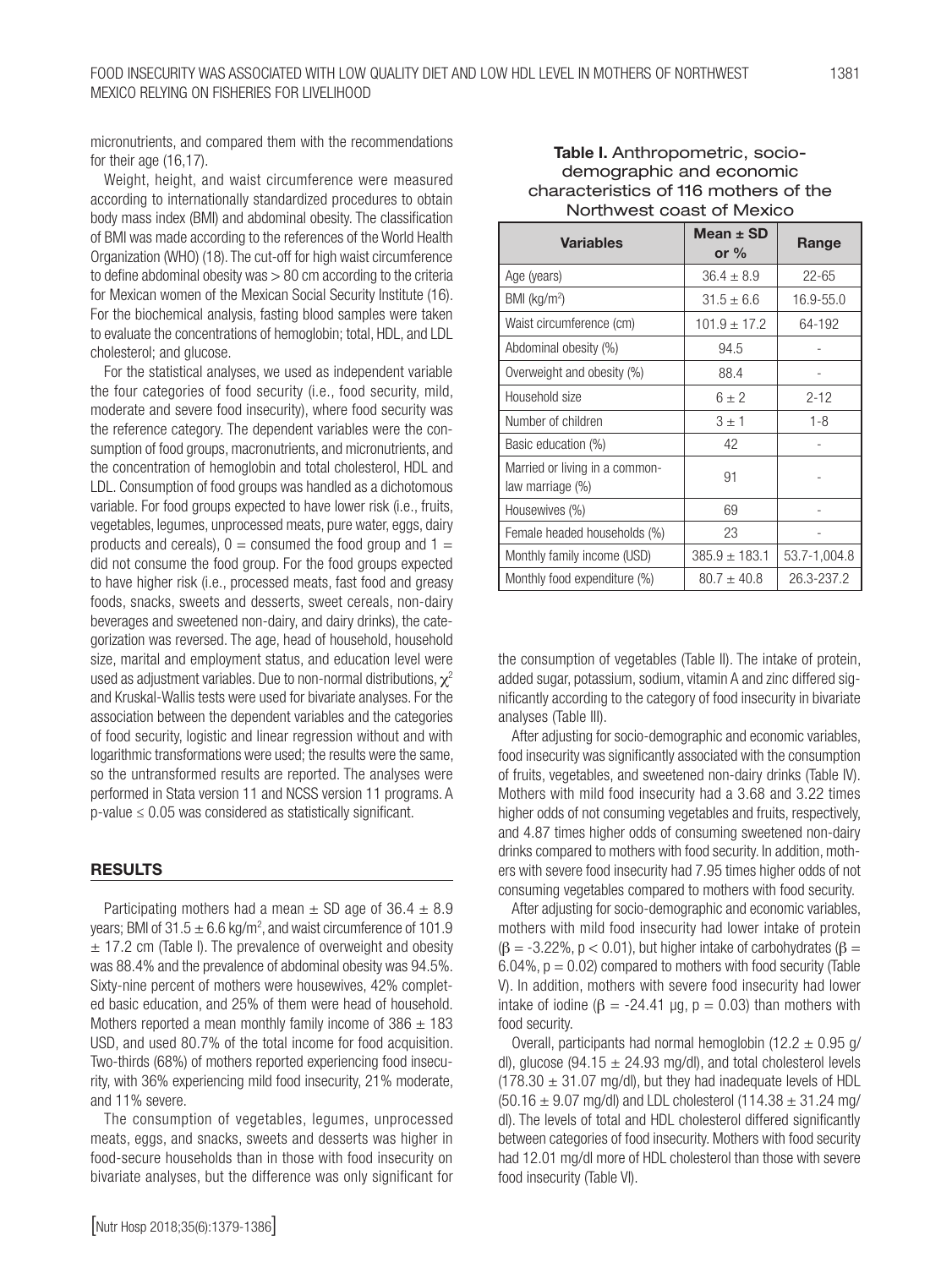Table II. Frequency of food-group consumption according to the category of food insecurity in mothers of the Northwest

Table II. Frequency of food-group consumption according to the category of food insecurity in mothers of the Northwest

Fl: food insecurity. *\*Values are percentages; significant difference (p ≤ 0.05) by Chi-square test. FI: food insecurity.*/alues are percentages; significant difference ( $p \leq 0.05$ ) by Chi-square test.

1382 K. D. Murillo-Castillo et al.

#### **DISCUSSION**

Food insecurity was associated with low quality diet and low levels of HDL cholesterol in mothers of Northwest Mexico relying on fisheries for livelihood. Food insecurity was associated with a lower consumption of fruits and vegetables and a higher con sumption of sweetened non-dairy drinks. Mothers from food-in secure homes had less frequent consumption of food groups rich in micronutrients (19-21).

Our findings are consistent with the low consumption of fruits and vegetables presented by the Mexican population. The most recent results of the National Health and Nutrition Survey of the Mexican population (ENSANUT, 2016) reported that only 42.3% of the adult population of the country consume fruits and vegetables. In addition, the consumption is below the average in rural locations and in the northern region of the country (including the Northwest of Mexico), being consumed by 35.8% and 34.6% of the pop ulation, respectively. Additionally, fruits were consumed by half of the Mexican adult population (51.4%), being higher in urban (53.5%) than rural (45.3%) locations (17). Other studies reported for the Northwest region of Mexico, especially in Sonora, have documented low consumption of fruits and vegetables. In 1997, a basket of food consumption for Sonora and its contribution of nutrients was determined. It was found that fruits and vegetables, except for those used as seasonings in stews (tomatoes, chili and onion), are not part of the usual meals and are of secondary importance for the Sonoran population (22).

In 2009, the causes, strategies, and consequences of food insecurity in families from urban, rural, border, and coastal areas of Northwest Mexico were analyzed. In that study, diets were high in total energy, saturated fat and sodium, as well as low in iron and vitamin A among the participants. This reflected a low con sumption of fruits and vegetables and high food with high energy density, which satisfies the appetite, but not necessarily nourishes adequately (23). In 2013, the conceptions and experiences of food insecurity of women who represent low-income households in Northwest Mexico were studied. Participants recognized that fruits and vegetables were important for a healthy life, but could not acquire them due to their economic limitation (3). This same barrier for the consumption of fruits and vegetables was found in the ENSANUT 2016, in which it was observed that the main obstacle for eating healthy was the lack of money to buy fruits and vegetables (17). Other studies have also documented that the purchase of fruits and vegetables is lower as food insecurity is greater (24).

On the other hand, in Mexico, average individual consumption of sugar-sweetened beverages increased 60% between 1989 and 2006. In 2011, Mexico had the largest *per capita* consump tion of soft drinks worldwide, estimated at 163 liters *per capita* per year (25). In 2012, the mean *per-capita* consumption of bev erages was 382 kcal/d among adults aged  $\geq$  20 y. All beverages represent 19% of the total daily energy intake *per capita.* Calor ic soda, caloric coffee/tea, and fresh water (natural fruit water sweetened with sugar) were the top three major contributors to the total daily energy intake *per capita* (26).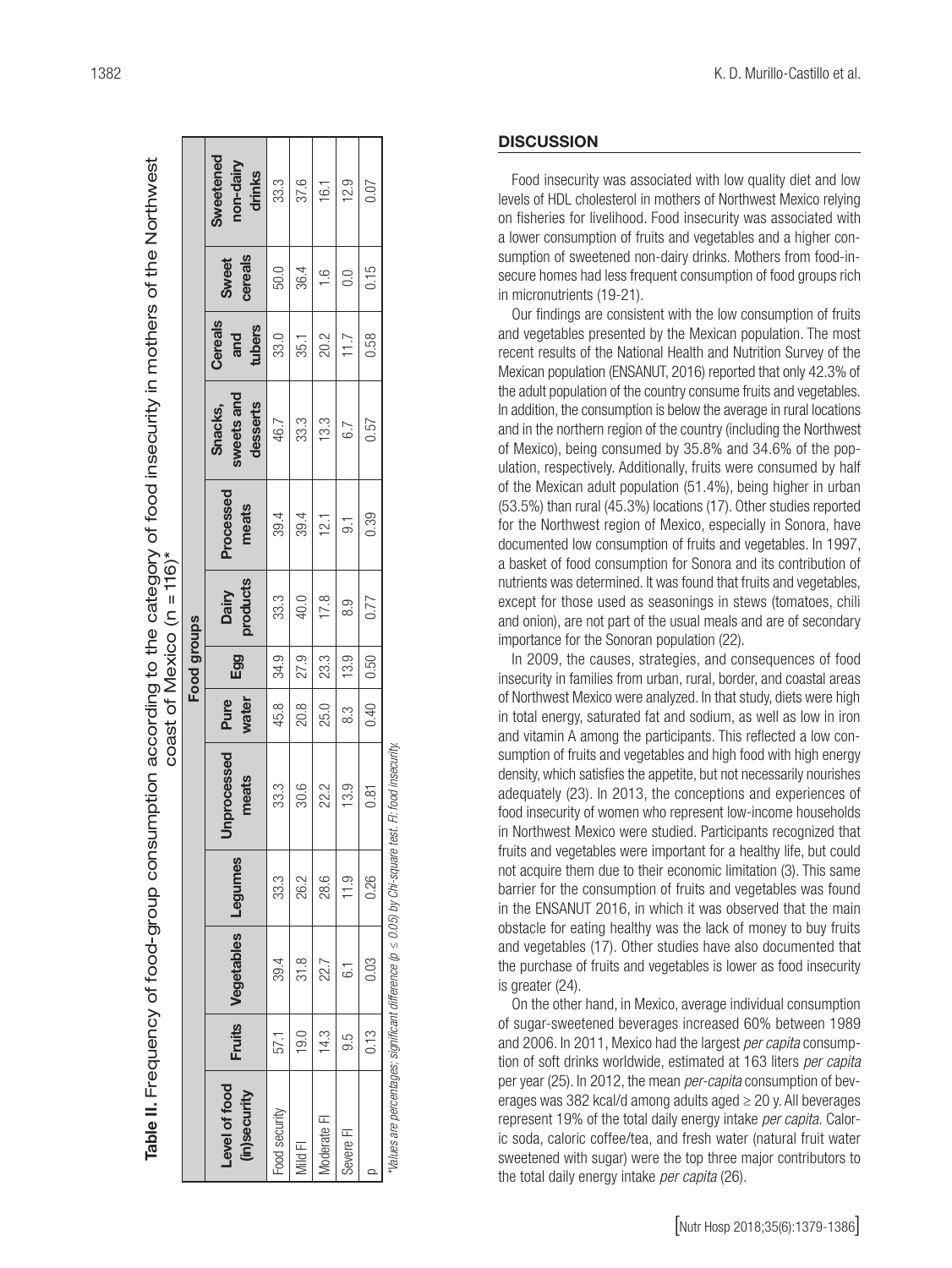| $\frac{1}{2}$ is a control of the state interference of $\frac{1}{2}$ interference $\frac{1}{2}$ is a control of $\frac{1}{2}$ |                       |                       |                       |                     |      |  |  |  |
|--------------------------------------------------------------------------------------------------------------------------------|-----------------------|-----------------------|-----------------------|---------------------|------|--|--|--|
| <b>Nutrient</b>                                                                                                                | <b>Food security</b>  | <b>Mild FI</b>        | <b>Moderate FI</b>    | <b>Severe FI</b>    | p    |  |  |  |
| Energy, kcal                                                                                                                   | $1,897 \pm 610.9$     | $1,926.4 \pm 721.5$   | $1,956.6 \pm 823.1$   | $1,534.7 \pm 590.3$ | 0.31 |  |  |  |
| Protein, %                                                                                                                     | 15.8                  | 13.2                  | 14.5                  | 15.3                | 0.04 |  |  |  |
| Fiber, g                                                                                                                       | $20.2 \pm 8.8$        | $20 \pm 7.1$          | $21.7 \pm 11.1$       | $16.2 \pm 7.5$      | 0.41 |  |  |  |
| Carbohydrates, %                                                                                                               | 49.8                  | 53.3                  | 51.4                  | 45.8                | 0.11 |  |  |  |
| Added sugars, g                                                                                                                | $79.8 \pm 46.5$       | $94.1 \pm 59$         | $74.2 \pm 48.5$       | $70 \pm 44.3$       | 0.02 |  |  |  |
| Total fat <sup>†</sup> , %                                                                                                     | 36.1                  | 35.3                  | 38.9                  | 38.4                | 0.20 |  |  |  |
| Saturated <sup>#</sup>                                                                                                         | 24.5                  | 20.8                  | 25.7                  | 16.6                | 0.08 |  |  |  |
| Cholesterol, mg                                                                                                                | $416.5 \pm 190.5$     | $350.5 \pm 212.4$     | $382.7 \pm 178.5$     | $429.1 \pm 176.1$   | 0.46 |  |  |  |
| Calcium, mg                                                                                                                    | $845.4 \pm 459.6$     | $656.5 \pm 232.7$     | $722.7 \pm 396.2$     | $616.1 \pm 277.4$   | 0.25 |  |  |  |
| Iron, mg                                                                                                                       | $13.5 \pm 4.8$        | $13.7 \pm 7.2$        | $13.3 \pm 6.6$        | $10.3 \pm 4.9$      | 0.20 |  |  |  |
| Potassium, mg                                                                                                                  | $2,158.4 \pm 933.4$   | $1,954.2 \pm 1,049.9$ | $2,213.8 \pm 1,139.9$ | $1,398.8 \pm 485.1$ | 0.04 |  |  |  |
| Sodium, mg                                                                                                                     | $2,590.7 \pm 1,105.7$ | $2,023.6 \pm 783.2$   | $1,831.7 \pm 947.9$   | $1,862 \pm 845.5$   | 0.01 |  |  |  |
| Vitamin A, µGer                                                                                                                | $1,240.6 \pm 1,904.4$ | $618.6 \pm 617.9$     | $965.6 \pm 1,767.4$   | $334 \pm 94.2$      | 0.01 |  |  |  |
| Vitamin C, mg                                                                                                                  | $129.2 \pm 143.9$     | $100.2 \pm 120.5$     | $133.8 \pm 170.6$     | $36.5 \pm 33.6$     | 0.06 |  |  |  |
| Folate, µGef                                                                                                                   | $443.6 \pm 230.1$     | $404 \pm 196$         | $472.5 \pm 331.2$     | $348 \pm 153.7$     | 0.61 |  |  |  |
| Zinc, mg                                                                                                                       | $11.3 \pm 5.5$        | $10 \pm 6.9$          | $10.7 \pm 4.3$        | $7.8 \pm 3$         | 0.02 |  |  |  |
| lodine, µg                                                                                                                     | $35.8 \pm 37.3$       | $31.8 \pm 20.2$       | $31.3 \pm 22.4$       | $17 \pm 14.5$       | 0.07 |  |  |  |

Table III. Intake of energy, macro and micronutrients according to the level of food insecurity in mothers of the Northwest coast of Mexico  $(n - 116)^*$ 

*\*Values are mean ± SD or percentages; significant difference (p ≤ 0.05) by Kruskal-Wallis test. FI: food insecurity. † From total energy. ‡ From total fat.*

| Table IV. Logistic regression analysis between food insecurity and the consumption of food |  |
|--------------------------------------------------------------------------------------------|--|
| groups in mothers of the Northwest coast of Mexico ( $n = 116$ )*                          |  |

|                             | <b>Not consuming fruits</b> |      | <b>Not consuming</b><br>vegetables |      | <b>Consuming sweetened</b><br>non-dairy drinks |      |
|-----------------------------|-----------------------------|------|------------------------------------|------|------------------------------------------------|------|
| Level of food (in) security | <b>AOR</b>                  |      | <b>AOR</b>                         |      | <b>AOR</b>                                     |      |
| Food security (reference)   | 1.0                         |      | 1.0                                |      | 1.0                                            |      |
| Mild food insecurity        | 3.68                        | 0.04 | 3.22                               | 0.04 | 4.87                                           | 0.05 |
| Moderate food insecurity    | 3.45                        | 0.09 | 2.30                               | 0.22 | 2.08                                           | 0.37 |
| Severe food insecurity      | .66                         | 0.56 | 7.95                               | 0.01 | 3.20                                           | 0.24 |

*Significant association p ≤ 0.05. \*Adjusted for head of household, household size, number of children, marital and employment status and education level.* 

# Table V. Linear regression analysis between food insecurity and consumption of protein, carbohydrates, and iodine in mothers of the Northwest coast of Mexico (n = 116)\*

|                            | <b>Nutrients</b>         |      |                   |      |                  |      |
|----------------------------|--------------------------|------|-------------------|------|------------------|------|
|                            | Protein (%)              |      | Carbohydrates (%) |      | Iodine $(\mu g)$ |      |
| Level of food (in)security |                          | р    |                   |      |                  |      |
| Food security (reference)  | $\overline{\phantom{a}}$ |      |                   |      |                  |      |
| Mild food insecurity       | $-3.22$                  | 0.01 | 6.04              | 0.02 | $-10.50$         | 0.18 |
| Moderate food insecurity   | $-2.37$                  | 0.03 | $-0.04$           | 0.99 | 1.23             | 0.89 |
| Severe food insecurity     | $-1.61$                  | 0.23 | 0.46              | 0.90 | $-24.41$         | 0.03 |

*Significant association p ≤ 0.05. \*Adjusted for head of household, household size, number of children, marital and employment status and education level.*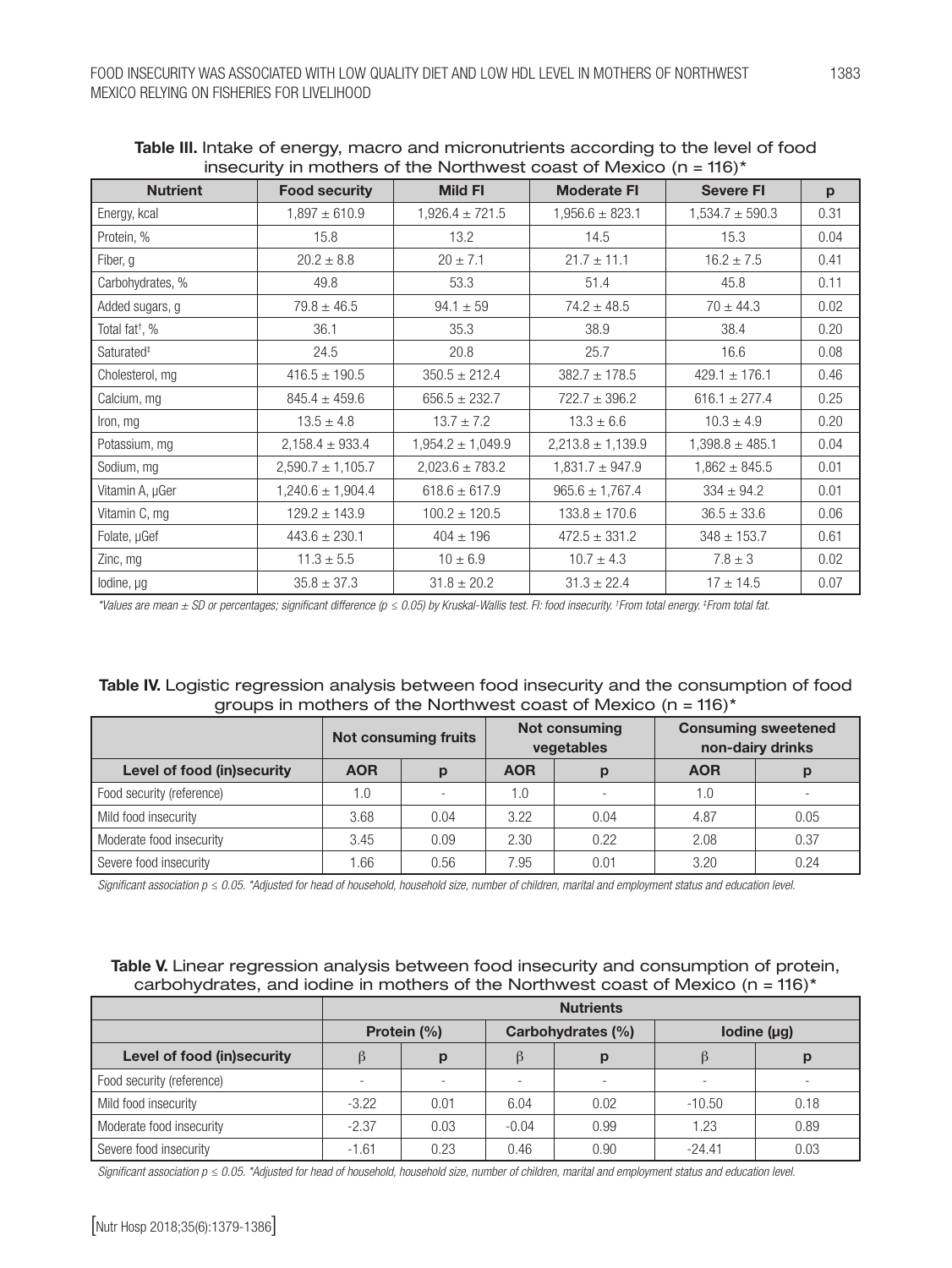|                            |          | Total cholesterol (mg/dl) | HDL cholesterol (mg/dl) |      |  |  |
|----------------------------|----------|---------------------------|-------------------------|------|--|--|
| Level of food (in)security |          |                           |                         |      |  |  |
| Food security (reference)  | ۰        |                           |                         |      |  |  |
| Mild food insecurity       | 2.26     | 0.83                      | 4.16                    | 0.19 |  |  |
| Moderate food insecurity   | 8.29     | 0.48                      | 3.44                    | 0.34 |  |  |
| Severe food insecurity     | $-51.18$ | N.N1                      | $-12.01$                | 0.03 |  |  |

Table VI. Linear regression analysis between food insecurity and biochemical measures in mothers of the Northwest coast of Mexico  $(n = 60)^*$ 

*Significant association p ≤ 0.05. \*Adjusted for age, head of household, household size, number of children, marital and employment status and education level.*

In 2016, the ENSANUT highlighted the high frequency of consumption of sugar sweetened beverages by a considerable part of the Mexican population. This survey found that 86% of the population regularly consumed sugary drinks, and of this, 39% reported consuming them daily, while 33% consumed them several times a week (17). Everyday knowledge and socialization practices have been described as determinants of sweetened beverages consumption in Mexican adults, particularly in those with low socioeconomic status. In this regard, several studies have established that integrating educational campaigns promoting the consumption of pure water and emphasizing the unhealthiness of sugar sweetened beverages can decrease the energy intake from beverages (27). In the ENSANUT 2016, despite the high frequency of consumption of sugary drinks, 92% of the Mexican population knows that their excess consumption is not healthy and knows the negative consequences of high consumption. This knowledge may be the result of exposure to health campaigns that expose the damage caused by high consumption of sugary drinks (17). These educational campaigns have been included within initiatives proposed by the federal government of Mexico, which seek to reduce the consumption of these beverages through changes in taxes that make pure water more accessible and the sugar-sweetened beverages less accessible (25,26). After Mexico implemented a 1 peso per liter excise tax on sugar-sweetened beverages on January 1st, 2014, purchase of sugary drinks decreased by 7.6% in the 2014-2015 period. Households at the lowest socioeconomic level had the largest decreases in purchases of taxed beverages (28). Additionally, a price increase in soft drinks has been associated with a larger quantity consumed of water and milk and a decrease in the consumption of other sugar sweetened beverages, snacks, and candies. Higher elasticities have been found among households living in rural areas, in more marginalized areas, and with lower income. Fiscal approaches such as taxation continue to be recommended as a public health policy to reduce sugar-sweetened beverages consumption (25).

Worldwide, food insecurity has been associated with higher intakes of fruit juice and other sugar-sweetened beverages (e.g., lemonade, sweetened tea, fruit punch, Kool-Aid®) (29). In this regard, in our analysis of dietary intake, higher intake of food products containing carbohydrates and added sugar occurred among mothers with mild food security.

The preference for consuming sugary drinks and junk food and the distaste for the taste of vegetables are other perceived barriers to healthy eating (17). Food-insecure people are more likely to report cost and taste as barriers to healthy food consumption than food-secure people (30). In this regard, the association between food insecurity and the lower consumption of healthy food groups and poor diet quality may be mediated, in part, by the low cost of energy-dense foods and may be reinforced by the high palatability of sugar and fat (31). Household food insecurity has been previously hypothesized to promote dependence on inexpensive, highly palatable foods that are energy dense (21).

Food-insecure families often consume foods with high energy density such as refined carbohydrates, added sugars and fats which only provide "empty calories" and, therefore, do not provide vitamins, minerals or other nutrients associated with the health and well-being of people (6,32,33). Therefore, it is expected that the consumption of proteins is significantly lower in mothers with slight insecurity since they substitute the consumption of high protein foods for foods and drinks high in carbohydrates and added sugars.

Previous studies have found that in households experiencing food insecurity, there is less availability and low intakes of animal products, fruits, vegetables, milk and lean meats (6,19). Particularly in studies with women living in food insecure homes, a lower weekly average consumption of fruits, vegetables, meats, fish, seafood, milk and milk products has been reported compared to food secure homes (20); this can explain the low intake of micronutrients. In our study, the consumption of potassium and vitamin A (micronutrients contained in fruits and vegetables) and iodine and iron (contained in meats) was significantly lower as food insecurity was higher. That reflects not only restrictions on quality or variety of diet, but on economic and social access to a greater variety of foods. Other studies have shown significantly lower levels of potassium and fiber intake among food-insecure groups (21). In addition, women from food-insecure households had inadequate intakes of vitamin A, E, C and pyridoxine, as well of folate, thiamin, niacin, iron and magnesium (21,34). Compromising dietary intakes in the context of household food insecurity heightens the vulnerability for nutrient inadequacies (35).

Households with food insecurity not only guide their decisions for the acquisition of food because of the price, but for other issues such as the perception they have on the ability of the kind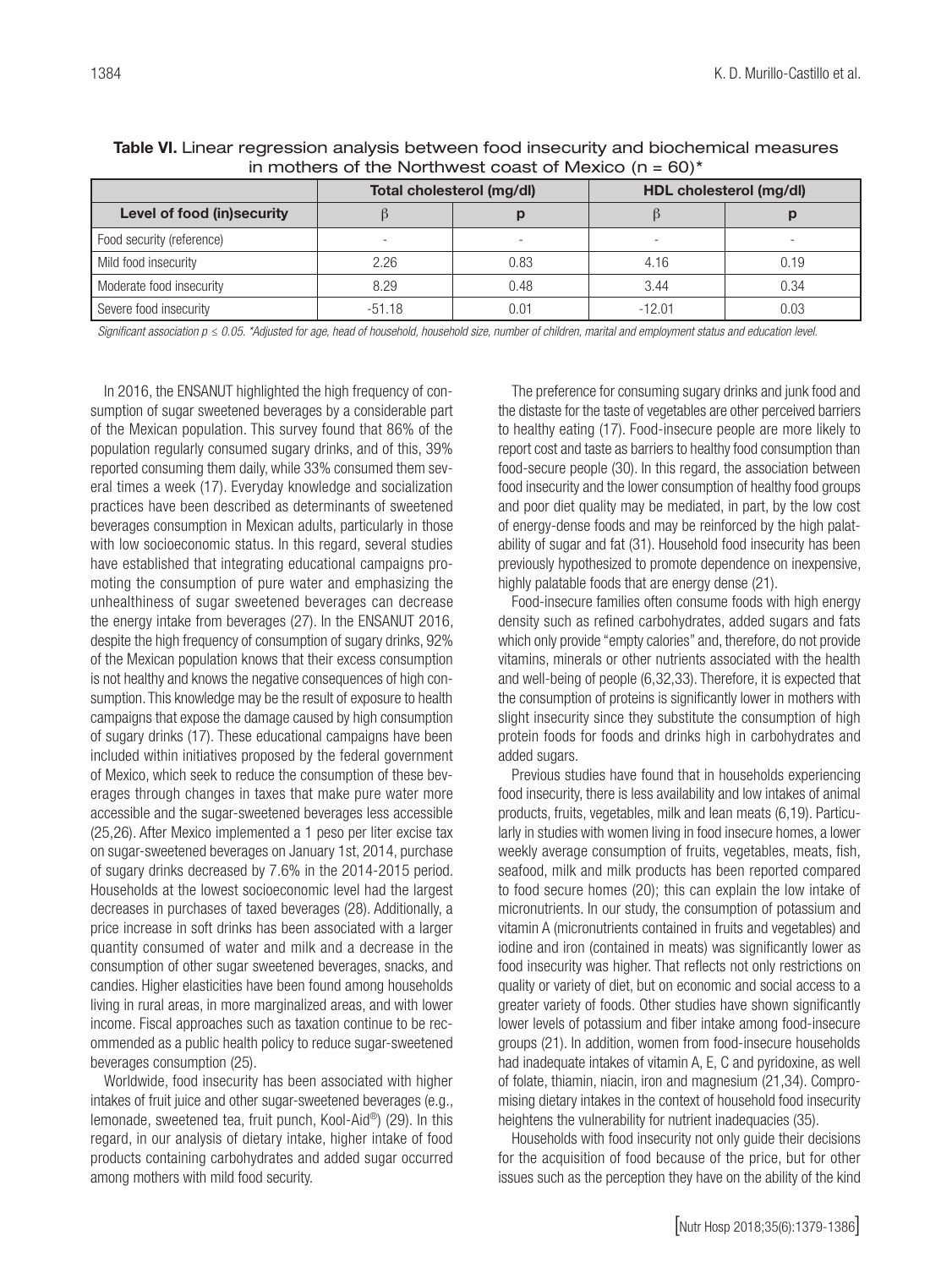of food to generate satiety. Although the economic resources is the main criterion that families use to acquire food, the experience of food insecurity has other cultural or symbolic dimensions that are not exhausted in their economic dimension (6).

Mothers with food security in our study had a significant higher sodium intake compared to those in food insecurity. This may be because in food security households there was a higher consumption of food with high sodium content such as processed meats; we found that they had a greater intake of food from this group. Thus, living in a food-secure household did not guarantee optimal dietary intake.

Mothers with food security had a significantly higher HDL cholesterol level than mothers with severe food insecurity. In studies with young and old adults, those from food-insecure families had lower serum concentrations of HDL cholesterol, albumin, vitamin A, and vitamin E (21). People with food security were more likely to have lower fasting serum glucose, total cholesterol, LDL cholesterol and triglycerides and lower hemoglobin levels than those with food insecurity (7-11,36,37). Previous research studies have demonstrated that household food insecurity is associated with dietary compromise and are corroborated by studies documenting lower serum nutrient concentrations among adults in households characterized by food insecurity (35).

The finding that mothers from Kino Bay, especially those living in food-insecure homes, have lower quality and less diverse diets is of particular concern. It is widely known that the consumption of a variety of good quality foods is important for preconception, prenatal, and postnatal nutrition as well as overall health. Eating a diverse diet also ensures the presence of beneficial phytochemicals, promotes balance among nutrients that influence micronutrient absorption and utilization, and moreover, reduces the risk for multiple micronutrient deficiencies (20).

Some coastal communities, such as Kino Bay, have been experiencing complications in fishery, the main economic activity in these regions, due to environmental problems and lack of control of human activities (e.g., the introduction of exotic species deliberately or accidentally impacting native species, the disturbance of the fauna, clandestine hunting, contamination of the coastal zone, alteration of habitats, and the increase in population). Such phenomena impact on families who depend on this activity, increasing the risk of food insecurity, where mothers are one of the most affected (12). Food insecurity had been identified long ago as one of the main problems affecting fishing communities. The Food and Agriculture Organization (FAO) observed that the people engaged in these activities and their families continue, with few exceptions, to live at the margin of subsistence and human dignity. In addition, it was showed that food insecurity is endemic among artisanal fishers in terms of availability and quality of food, and diversification of diets (38).

In many societies, women add substantial economic value to fish caught and landed by men through their control of processing and marketing activities. Recognizing this contribution will promote the empowerment of women, increase their participation in management and stewardship, and address issues of food security and development (39).

Therefore, policy makers should focus on interventions that help prevent and reduce poverty, as well as improve the food security of fishing families, in order to protect their food consumption and livelihoods. Making the link between women's contributions to fisheries, and development on a broader scale as women play a key role in health, nutrition, and poverty reduction (38,39).

#### ACKNOWLEDGMENTS

We thank Adriana Garibay Escobar, Ramón Héctor Barraza Guardado, Marco Antonio López Torres, Armida Espinoza López, Aída Chaparro Peña, Luis Carlos Zamora Figueroa, Sheila Abril Durazo Ruiz and Elsa Yadira Moreno Moreno for technical assistance.

### **REFERENCES**

- 1. Leroy JL, Ruel M, Frongillo EA, Harris J, Ballard TJ. Measuring the food access dimension of food security: a critical review and mapping of indicators. Food Nutr Bull 2015;36:167-95. DOI: 10.1177/0379572115587274
- 2. Encuesta Nacional de Salud y Nutrición 2012 (ENSANUT). Distribución de la inseguridad alimentaria: evidencia para intervenciones diferenciadas. México: INSP; 2012. Disponible en: http://ensanut.insp.mx/doctos/analiticos/InseguridadAlim.pdf
- 3. Quizán T, Castro ML, Contreras AD, Saucedo S, Ortega MI. Inseguridad alimentaria: experiencias en familias de bajos recursos del noroeste de México. Biotecnia 2013;15:3-9. Disponible en: https://biotecnia.uson.mx/index.php/ biotecnia/article/view/142
- 4. Hernández E, Pérez D, Ortiz L. Consecuencias alimentarias y nutricionales de la inseguridad alimentaria: la perspectiva de madres solteras. Rev Chil Nutr 2013;40:351-6. DOI: 10.4067/S0717-75182013000400004
- 5. Mundo V, Shamah T, Rivera J. Epidemiología de la inseguridad alimentaria en México. Salud Pública Mex 2013;55:206-13.
- 6. Valencia-Valero RG, Ortiz-Hernández L. Disponibilidad de alimentos en los hogares mexicanos de acuerdo con el grado de inseguridad alimentaria. Salud Pública Mex 2014;56:154-64.
- 7. Shin JI, Bautista LE, Walsh MC, Malecki KC, Nieto FJ. Food insecurity and dyslipidemia in a representative population-based sample in the US. Prev Med 2015;77:186-90. DOI: 10.1016/j.ypmed.2015.05. 009
- 8. Tayie FA, Zizza CA. Food insecurity and dyslipidemia among adults in the United States. Prev Med 2009:48:480-5. DOI: 10.1016/j. ypmed.2009.03.003
- 9. Parker ED, Widome R, Nettleton JA, Pereira MA. Food security and metabolic syndrome in U.S. Adults and adolescents: findings from the National Health and Nutrition Examination Survey, 1999-2006. Ann Epidemiol 2010;20:364- 70. DOI: 10.1016/j.annepidem.2010.02.009
- 10. Holben DH, Taylor CA. Food insecurity and its association with central obesity and other markers of metabolic syndrome among persons aged 12 to 18 years in the United States. J Am Osteopath Assoc 2015;115:536-43. DOI: 10.7556/jaoa.2015.111
- 11. Egeland GM, Johnson-Down L, Cao ZR, Sheikh N, Weiler H. Food insecurity and nutrition transition combine to affect nutrient intakes in Canadian Arctic communities. J Nutr 2011;141:1746-53. DOI: 10.3945/jn.111.139006
- 12. Moreno C, Weaver A, Bourillón L, Torre J, Égido J, Rojo M. Diagnóstico ambiental y socioeconómico de la región marina-costera de Bahía de Kino, Isla Tiburón, Sonora México: Documento de trabajo y discusión para promover un desarrollo sustentable. México: Comunidad y Biodiversidad, Asociación Civil; 2005. Disponible en: http://cobi.org.mx/wp-content/ uploads/2012/08/2005-t-cobi\_rep\_diagn\_bahia\_kino\_051116.pdf
- 13. Willet W. Nutritional epidemiology. 2nd ed. Nueva York: Oxford University Press; 1998.
- 14. Consejo Nacional de Evaluación de la Política de Desarrollo Social (CONE-VAL). Dimensiones de la seguridad alimentaria: evaluación estratégica de nutrición y abasto. México: CONEVAL; 2010. Disponible en: https://www. coneval.org.mx/rw/resource/coneva/info\_public/PDF\_PUBLICACIONES/ Dimensiones\_seguridad\_alimentaria\_FINAL\_web.pdf